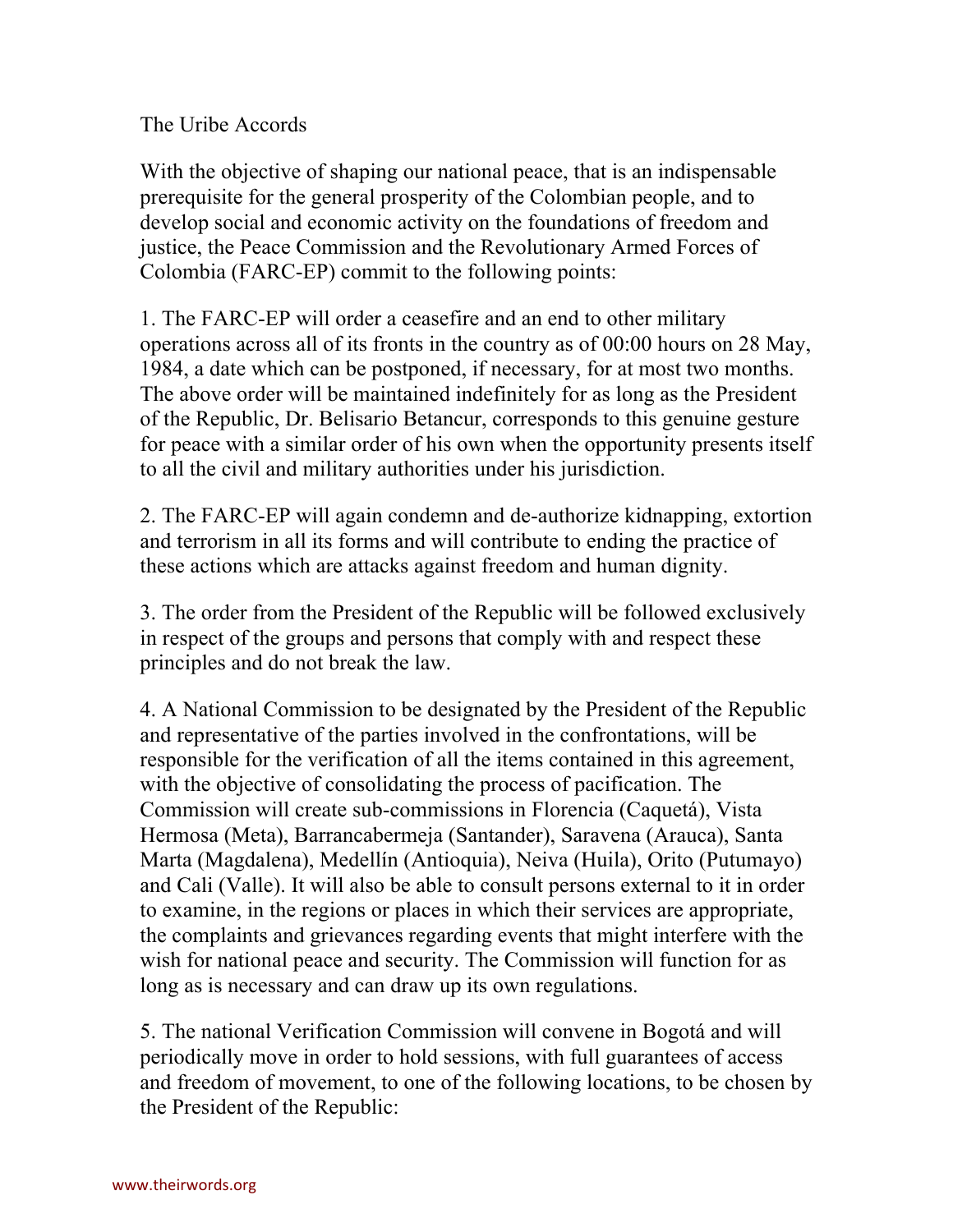- a. San Juan de Arama, Granada y Vista Hermosa, en el Meta
- b. San Vicente del Caguán, Caquetá

## c. Colombia, Huila

The government will provide the Commission with all the necessary means of communication to be able to best fulfill its functions and will provide its members the necessary credentials to guarantee their freedom of movement and security.

6. When, to the satisfaction of the Verification Commission, all armed confrontations have ceased a trial period or one lasting one (1) year will commence in order to allow the members of the group currently known as the Revolutionary Armed Forces of Colombia (FARC-EP) to organize themselves politically, economically and socially of their own accord. The government will grant them the pertinent guarantees and benefits according to the law and the Constitution. During this same period the government will undertake the necessary measures in order to re-establish civic normality in the areas affected by the violence.

7. Members of the FARC-EP can apply for and receive the benefits of Law 35 of 1982 and its complementary degrees, when they fulfill the conditions these establish. The government's National Rehabilitation Plan will give preference to Colombians who have suffered, directly or indirectly, the ravages of the violence, in order to reestablish the rights unjustly violated as a consequence of the disruption of public order and social insecurity.

8. The Peace Commission has faith that the government has an ample will to:

a) Pursue the modernization of political institutions, aimed at enriching the democratic life of the nation, and to demand of the Chambers the speedy approval of projects regarding political reform, guarantees to the opposition, democratic elections for mayors, electoral reform, adequate access by political groups to the media, civilian control of the activities of the state, more effective administration of justice, impetus for the improvement of public services and new initiatives aimed at strengthening the constitutional functions of the State and to promote a consistently high moral standard in public life.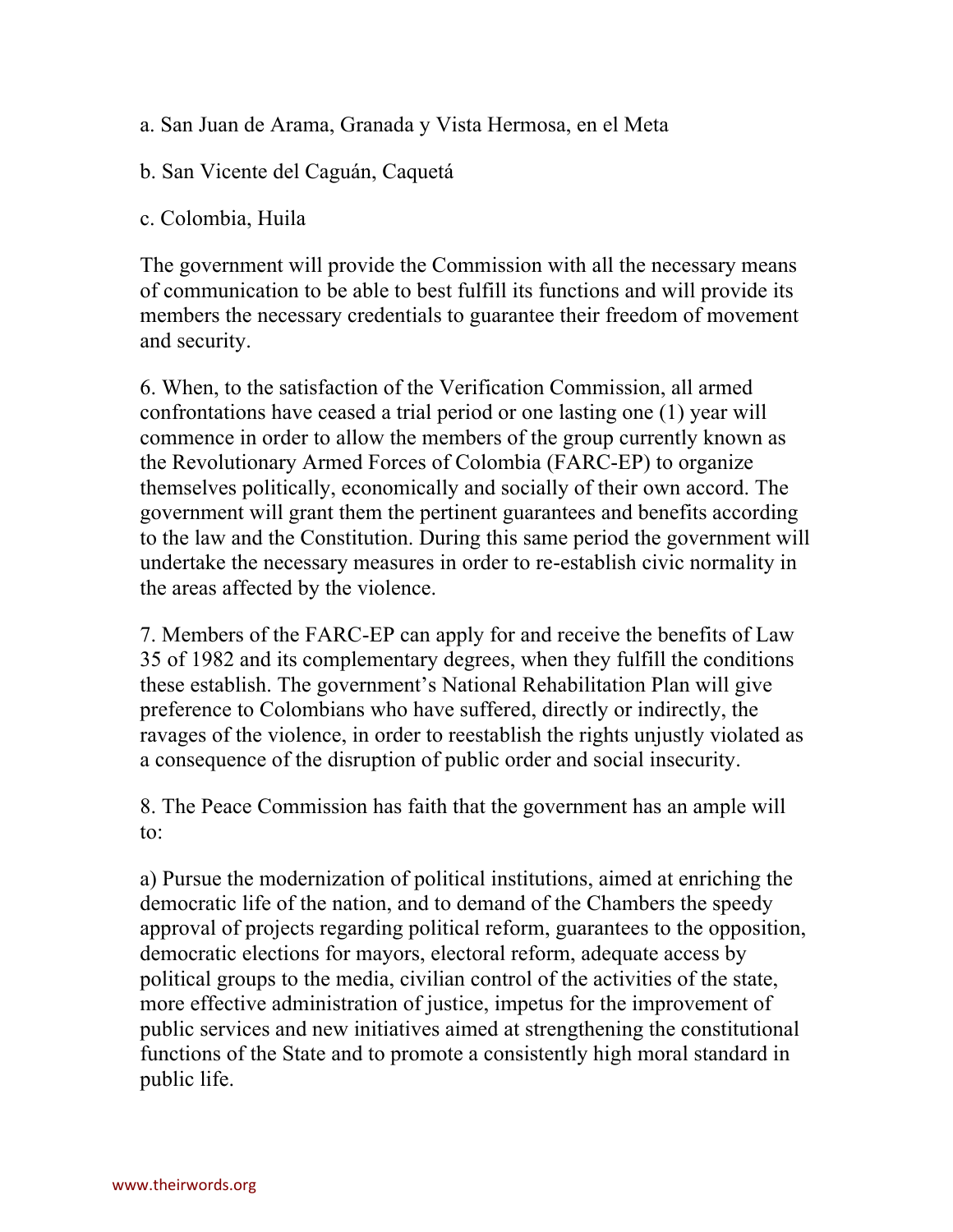b) To vigorously pursue the implementation of a policy of agrarian reform in recognition that land-related problems are present in the current social conflicts, and to pursue initiatives by the rest of the State's agencies aimed at permanently increasing the services provided to the campesinos in order to improve their quality of life and the normal production of foodstuffs and primary materials needed for industry, for all of which the government has at its disposal the legal instrument allowing for the control of the economy by the State, as stipulated in article 32 of the Constitution.

c) To strengthen and facilitate community and political organizations of peasant farmers and indigenous peoples, and of both urban and rural workers.

d) To make continuous efforts towards the improvement of education at all levels, as well as health, housing and employment.

e) To maintain the indisputable principle that to carry out the protection of the rights of the citizens enshrined in the Constitution and the law, and for the protection and re-establishment of public order there exists only the institutional forces of the State, on whose professionalism and continuous improvement the safety of the people depends.

f) To pursue, once peace has been re-established, as happened on other occasions, initiatives to strengthen the ideal conditions for democratic brotherhood, that requires forgiving and forgetting, and the conditions for the best possible economic, political and social conditions for all the Colombian people.

9. The Peace Commission believes that the above declarations constitute a notable improvement in the necessary conditions for political and electoral action and it reiterates its invitation to the sectors dedicated to the disruption of public order to join normal life and to apply their talents and prestige to winning public opinion through democratic and peaceful means.

10. This agreement will be valid with respect to any other armed group that expresses its decision to subscribe to it, following the communication of this decision to the government through the Peace Commission. To facilitate the incorporation to this agreement by groups that so desire it, a meeting will be held with them at a location and date agreed upon by the parties.